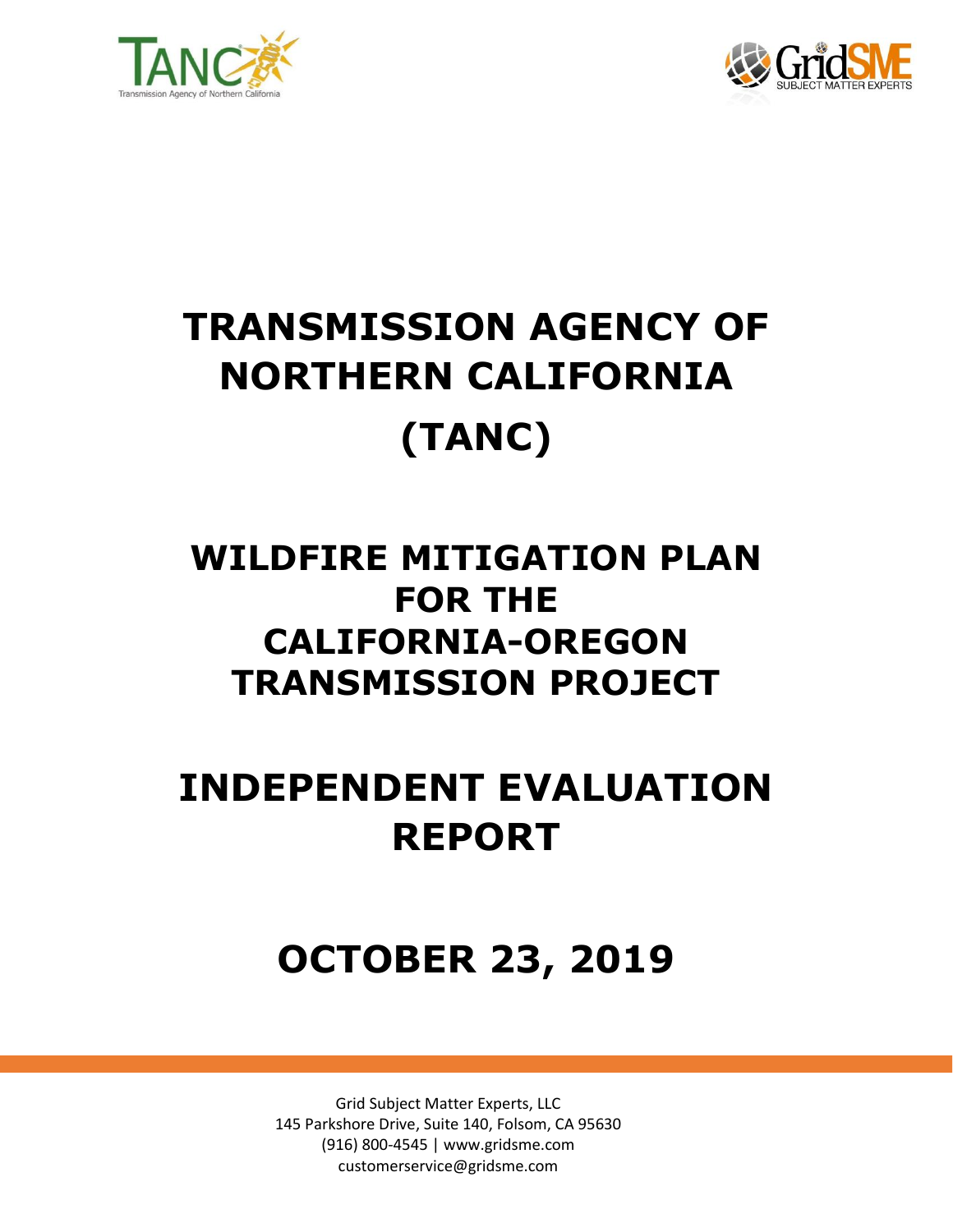



#### **DISCLAIMER**

California Senate Bill 901 (SB 901) mandates that local publicly owned electric utilities or electrical cooperatives shall, before January 1, 2020, prepare a Wildfire Mitigation Plan (WMP or Plan). Additionally, each publicly owned electric utility and electrical cooperative is required to contract with a qualified independent evaluator with experience to assess the comprehensiveness of its WMP.

TANC has requested Grid Subject Matter Experts ("GridSME") to conduct a review and assessment of TANC's WMP for the California-Oregon Transmission Project (COTP) to ensure it meets the requirements outlined in SB 901. GridSME's review and assessment is based on TANC's COTP WMP report alone and evaluates only the comprehensiveness of the COTP Plan as it is written.

The information provided in this review and report represents GridSME's analysis based only on the information available at the time the review was conducted. GridSME is not responsible for the success or failure of TANC's projects nor any potential ignition resulting therefrom. GridSME makes no representations or warranties expressed or implied regarding the reliability or thoroughness of TANC's COTP WMP. Recipients of the assessment report assume all liabilities incurred by themselves, or third parties, resulting from their reliance on the report, or the data, information, and/or assessment contained therein.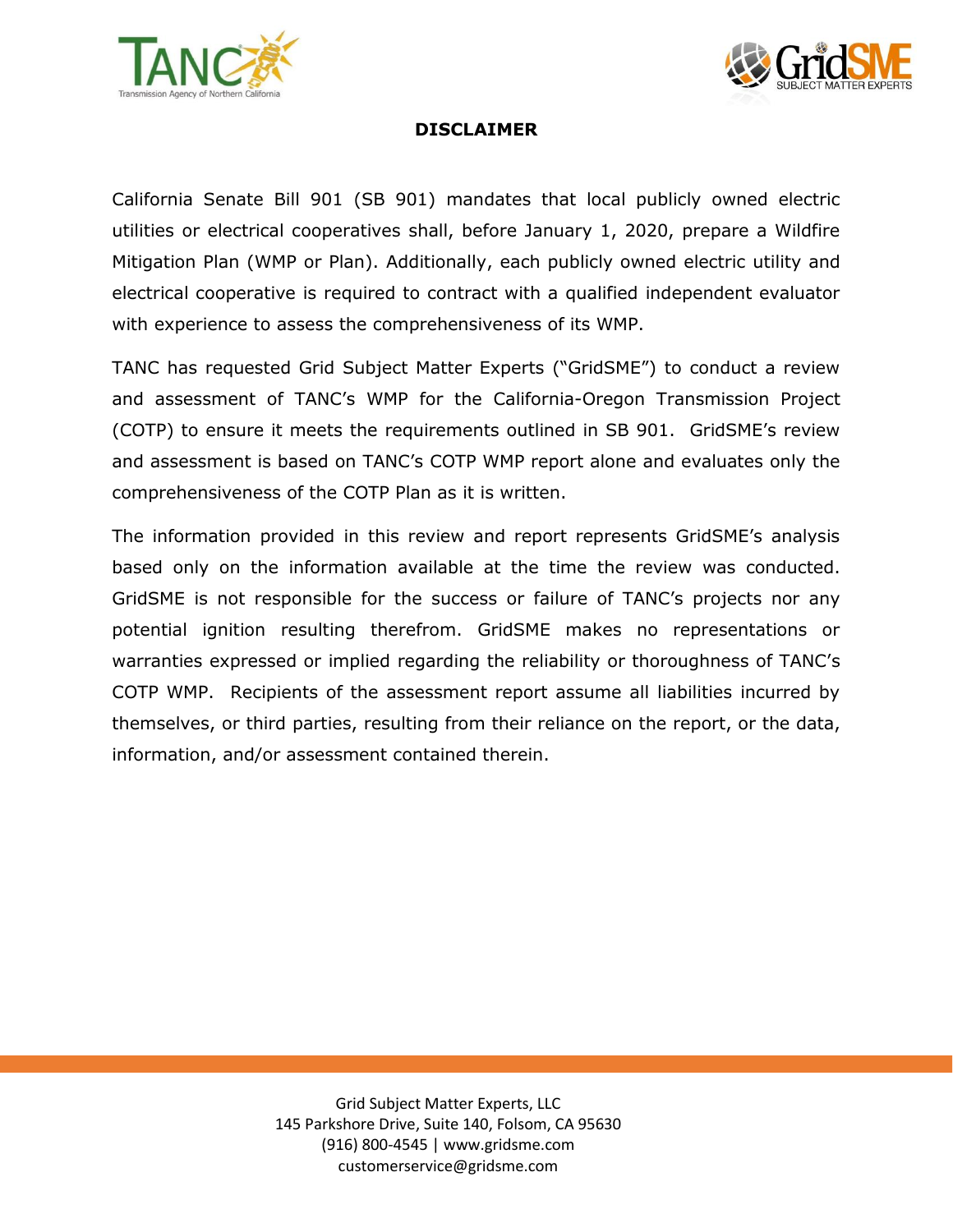



#### **INTRODUCTION:**

Pursuant to California SB 901 and Section 8387 of the Public Utilities Code PUC as approved by Governor Jerry Brown on September 21, 2018, "Each local publicly owned electric utility and electrical cooperative shall construct, maintain, and operate its electrical lines and equipment in a manner that will minimize the risk of wildfire posed by those electrical lines and equipment". They will prepare a wildfire mitigation plan before January 1, 2020 and contract with a qualified independent evaluator with experience in assessing the safe operation of electrical infrastructure to review and assess the comprehensiveness of its wildfire mitigation plan. The independent evaluator shall issue a report that shall be made available on the internet website of the local publicly owned electric utility or electrical cooperative and shall present the report at a public meeting of the local publicly owned electric utility's or electrical cooperative's governing board.

#### **Overview:**

The Transmission Agency of Northern California (TANC) is a joint powers agency comprised of 15 publicly owned utilities (POU) and irrigation districts (Members) located throughout northern and central California. TANC's mission is to assist its POU members in providing cost effective energy supplies to their customers through long-term ownership or contracts for service over its high voltage transmission line within California and the western United States.

To support this mission, TANC constructed the COTP, a 339-mile 500 kilovolt (kV) transmission line and related facilities that extend from the California-Oregon border to central California. TANC does not own or operate any distribution facilities and has no retail customers. TANC is the primary owner and project manager of the COTP, is subject to direct oversight by the TANC Commission and contracts all maintenance and operations responsibilities to the Western Area Power Administration (WAPA).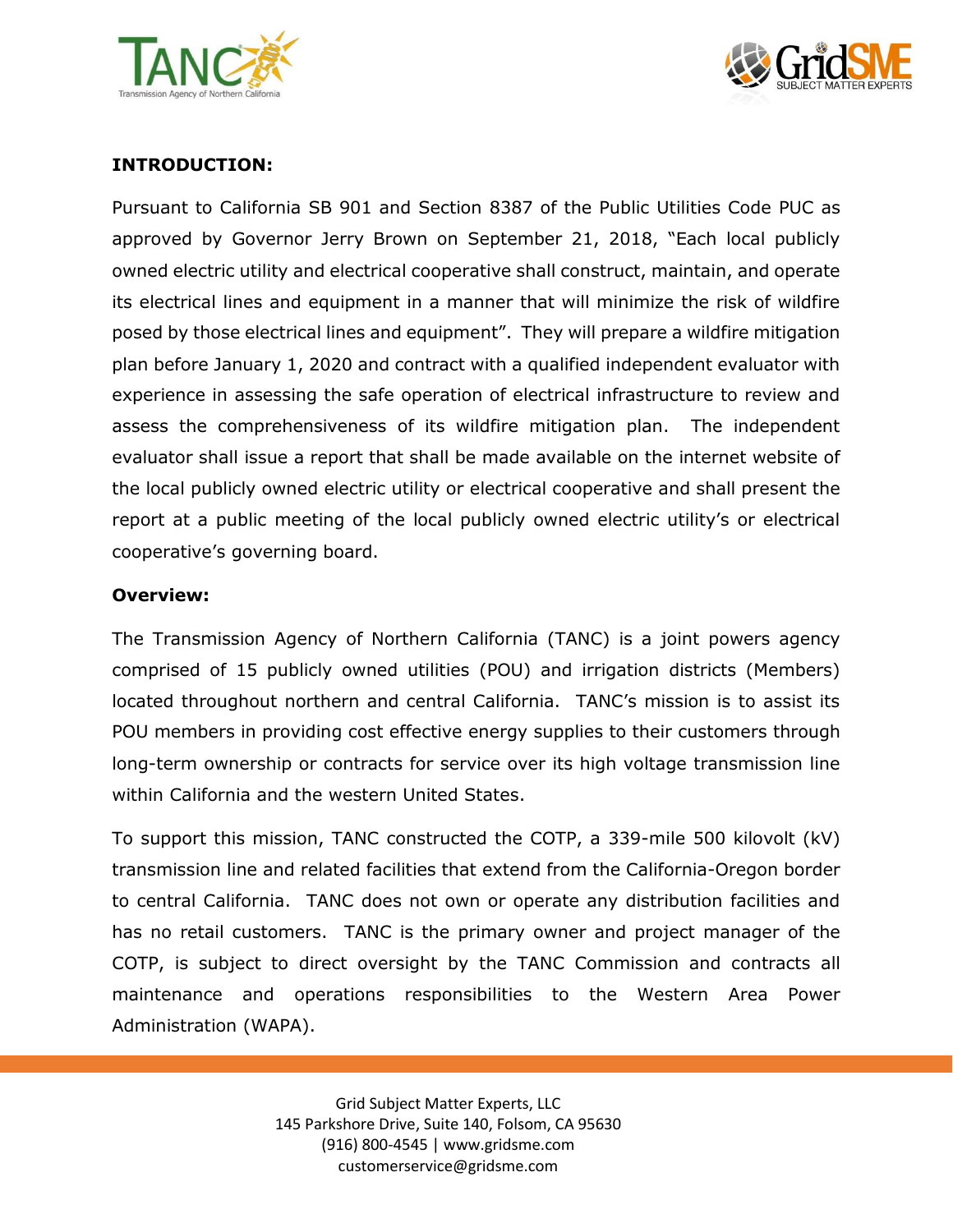



To comply with PUC section 8387(3)(c), TANC engaged the services of GridSME to perform an Independent Evaluation (IE) of their COTP WMP to review and assess the comprehensiveness of the written Plan. GridSME is a Folsom, California based Limited Liability Corporation and is comprised of highly experienced electric industry professionals. Included among the areas of expertise of the GridSME professionals are wildfire mitigation, system operations, power engineering, grid interconnections, grid technology, cyber security, regulatory compliance, and electricity markets.

#### **INDEPENDENT EVALUATION:**

Following a review of TANC's written COTP WMP, GridSME has concluded that it meets all the requirements of PUC section 8387 and is comprehensive. GridSME's evaluation of TANC's COTP WMP was based only on a review of the written Plan and not an audit of all the programs, processes and procedures. Additionally, GridSME met with the TANC Ad Hoc Wildfire Advisory Committee to review and approve the Plan prior to final approval by the TANC Commission.

TANC has defined their wildfire mitigation programs within six key areas, including:

- Plan Overview and Objectives,
- Roles and Responsibilities,
- Risk and Risk Drivers,
- Prevention, Mitigation and Response Strategies,
- Disabling Reclosers, De-energization and Re-energization, and
- Plan Evaluation and Metrics.

#### **Plan Overview and Objectives**

The COTP is a critical transfer path rated at 1,600 megawatts of transmission capacity between California and the Pacific Northwest. It is the newest component of the 500 kV California – Oregon Intertie and plays a key role in fulfilling the energy and reliability needs of customers in California and the Pacific Northwest. This 339-mile line traverses varied terrain with about 1.3% of the line within the High Fire Threat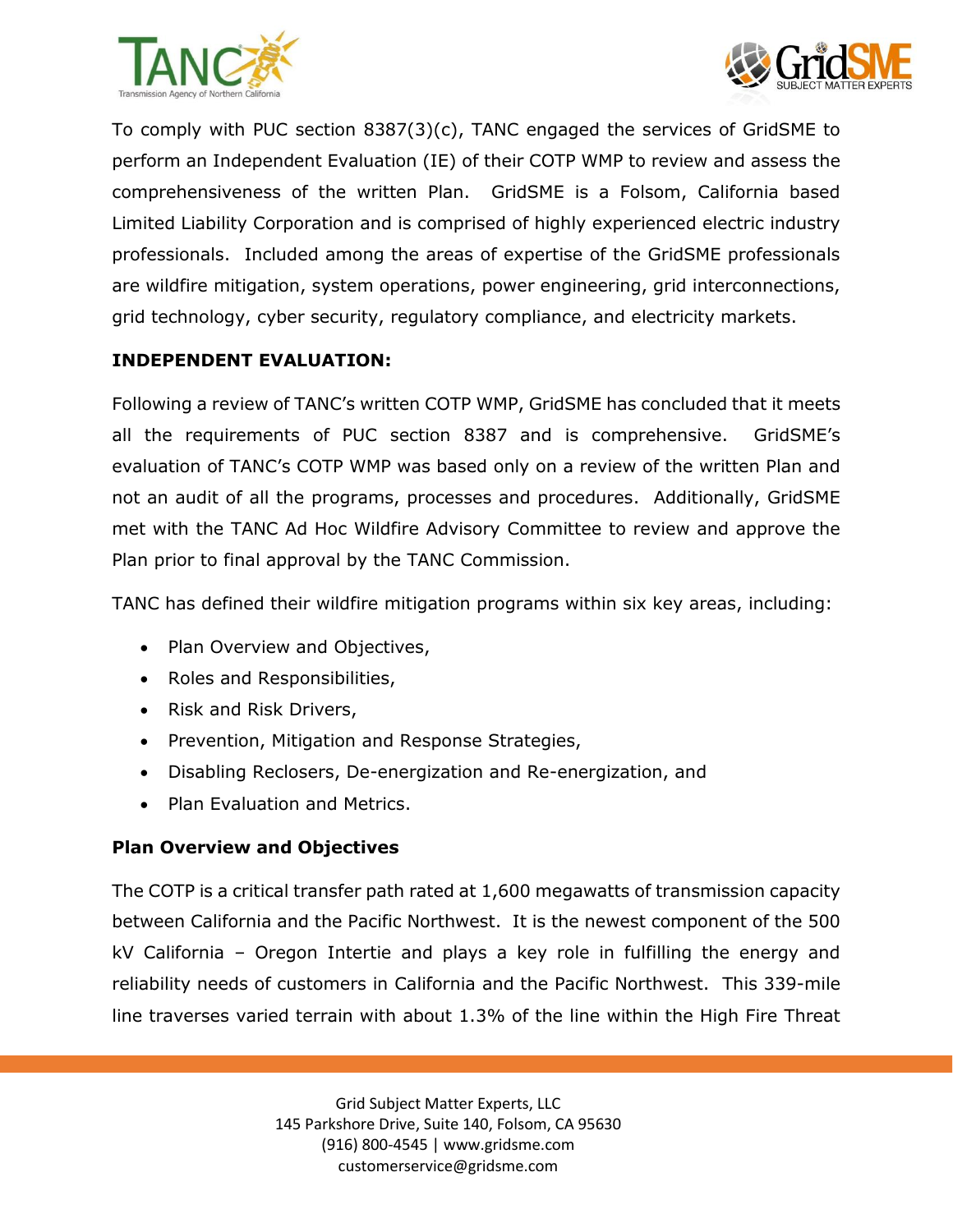



District (HFTD) Tier 3 (Extreme Fire Threat Area) and approximately 34.3% in HFTD Tier 2 (Elevated Fire Threat Area). TANC's primary objective is to operate and maintain the COTP in a safe and reliable manner and minimize the risk of TANC facilities being the origin of, or a contributing source for the ignition of a catastrophic wildfire. The primary objectives of TANC's COTP WMP are adequately defined throughout the Plan and are documented as:

- Minimizing sources of wildfire ignitions from the COTP,
- Minimizing wildfire spread rates,
- Maintaining the resiliency of the bulk transmission grid,
- Progressively applying the most effective wildfire prevention and mitigation strategies, and
- Annually improving overall Plan effectiveness.

#### **Roles and Responsibilities**

TANC is a joint powers agency and consists of 15 project members. Each project member assigns one delegate to form the TANC Commission, which provides governance, management, and conducts TANC's activities. All TANC decisions are made by the TANC Commission except for those decisions specifically delegated to the TANC Chair, TANC General Manager, TANC Assistant General Manager, or other TANC committees or officers as delegated by the TANC Commission.

Although TANC has full responsibility for compliance with and implementation of the COTP WMP, WAPA is the operations and maintenance agent for the COTP. WAPA, per contract agreement, supports several wildfire-related preventative strategies as described throughout TANC's COTP WMP.

#### **Risk and Risk Drivers**

TANC relies on two methods of identifying risks associated to their facilities. One relies on WAPA's Reliability Centered Maintenance approach – a systematic approach to evaluate equipment and resources and identify, eliminate or control potential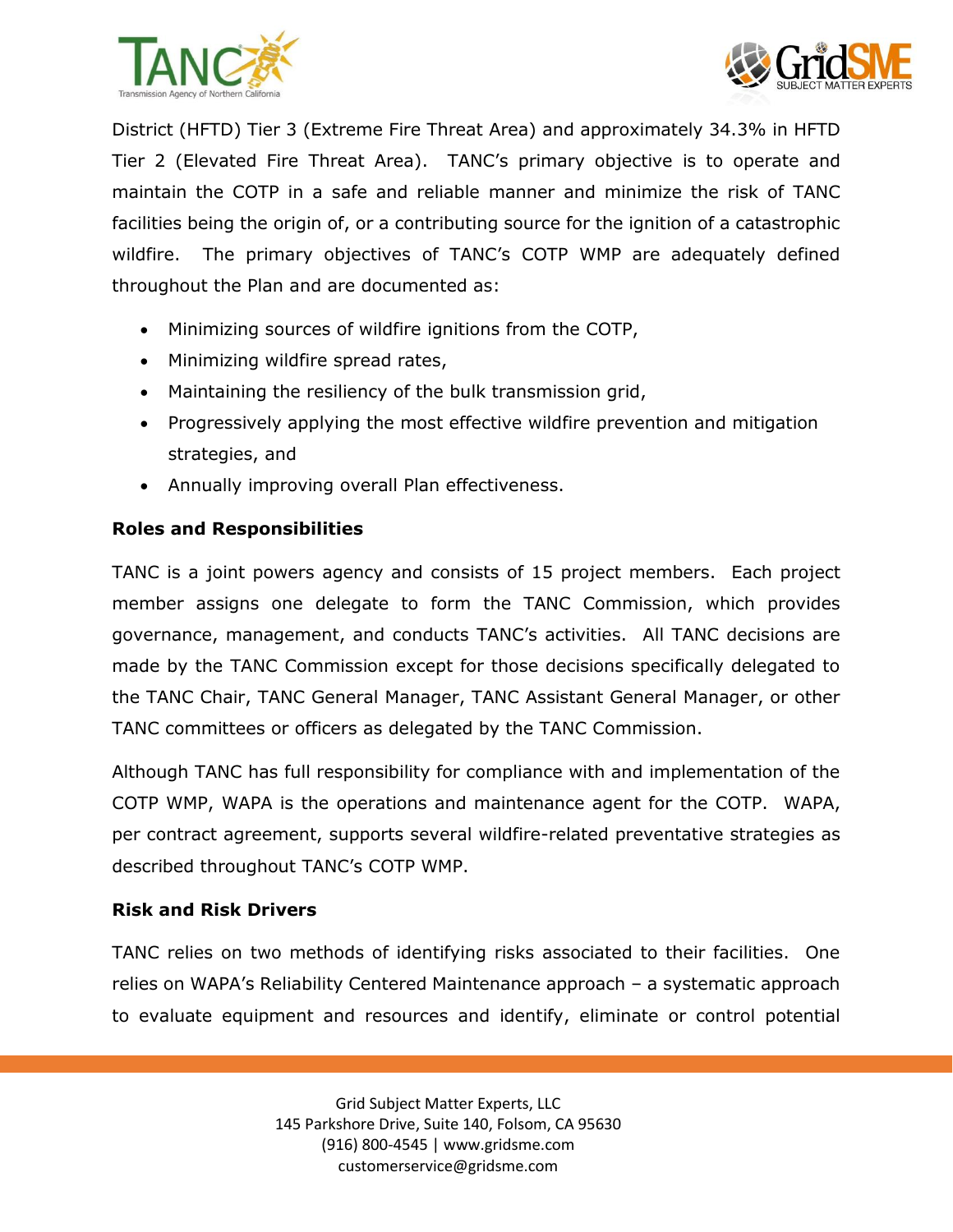



problems prior to failure. The second approach relies on the experience and expertise of operations and maintenance personnel to identify the fire risks and risk drivers associated with the COTP. TANC used the Bow Tie method (Figure 1) to visually show their identified risk drivers and risk consequences. TANC developed their COTP WMP mitigation programs based on these identified risks:



*Figure 1 - Risk Event Bow Tie Method*

Grid Subject Matter Experts, LLC 145 Parkshore Drive, Suite 140, Folsom, CA 95630 (916) 800-4545 | www.gridsme.com customerservice@gridsme.com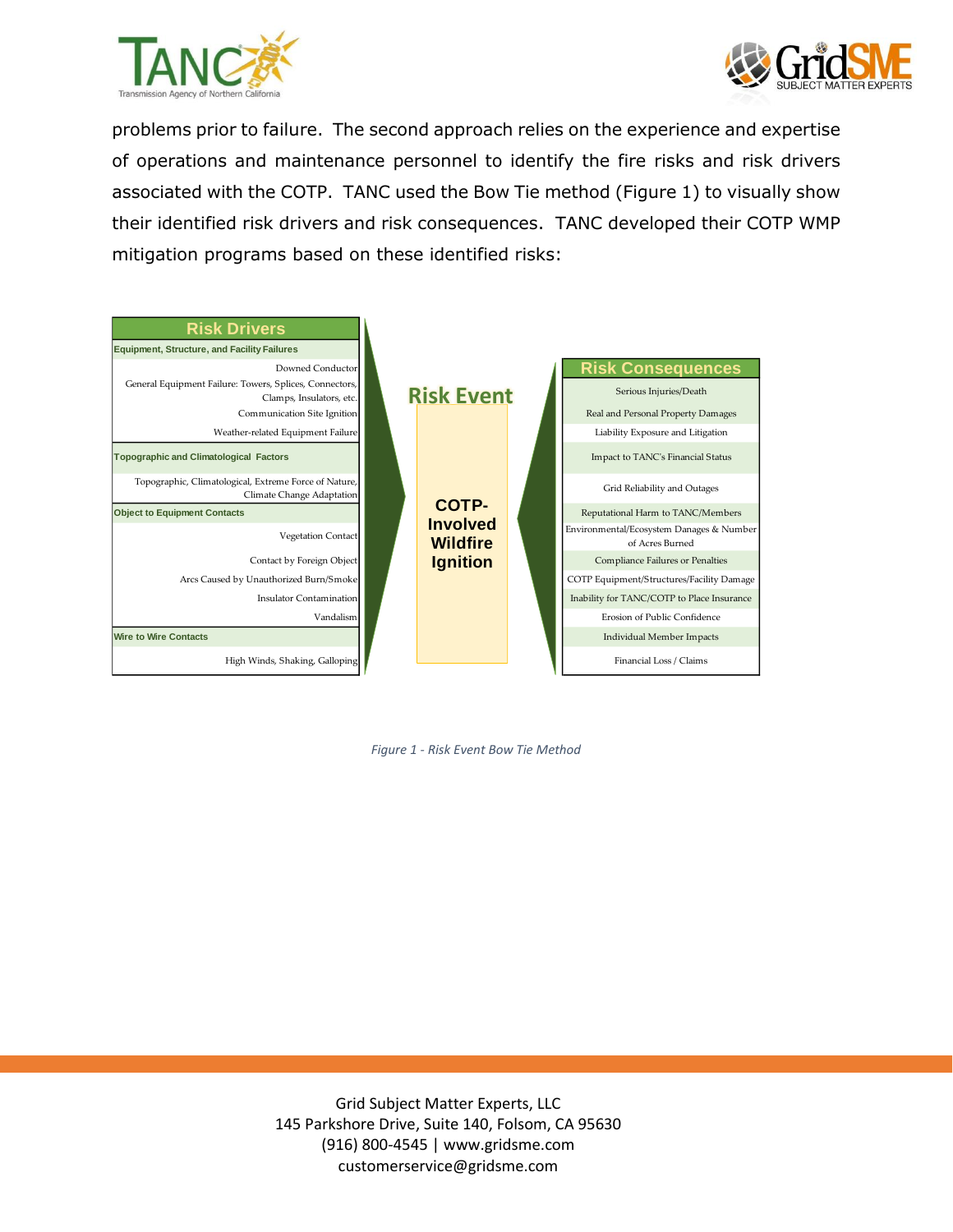



#### **Prevention, Mitigation and Response Strategies**

In order to support its mission to operate their line in a safe and reliable manner, TANC has developed a comprehensive plan for mitigating the risk of the COTP facilities being an ignition source for a fire. The Plan also outlines numerous fire prevention strategies and responses applied during critical fire weather events.

The COTP has been very reliable with no incidents contributing to a wildfire. This reliability can be attributed to TANC's strict adherence to California Public Utilities General Orders (GO's) for inspection and maintenance of their facilities (GO 95, 165, 174, etc.) and vegetation management program. TANC conducts time-based aerial and ground patrols to proactively identify any potential risks of failure and mitigate them to ensure the safe and reliable operation of the transmission line. TANC also partners with fire agencies who provide fuel reduction and access road maintenance programs and services.

Over the next three years TANC will evaluate new technologies, such as drones and various camera technologies, to support their existing programs with the goal of enhancing the overall safety and effectiveness of all their fire risk mitigation programs.

#### **Disabling Reclosers, De-energization and Re-energization Protocols**

As previously mentioned, the COTP is a 339-mile 500 kV transmission line that runs from the California-Oregon border to Tracy, CA. Approximately 1.3% of the line is within the HFTD Tier 3 (extreme fire threat), 34.3% within the HFTD Tier 2 (elevated fire threat), and the remaining 52.7% outside the HFTD. Although the majority of the line is outside the HFTD, WAPA — the COTP operating and maintenance agent has well established protocols for disabling (turning off) reclosing, or, as a measure of last resort, de-energizing the line when critical fire weather conditions or other hazards exist and could threaten the reliability or integrity of the COTP and public or employee safety.

> Grid Subject Matter Experts, LLC 145 Parkshore Drive, Suite 140, Folsom, CA 95630 (916) 800-4545 | www.gridsme.com customerservice@gridsme.com